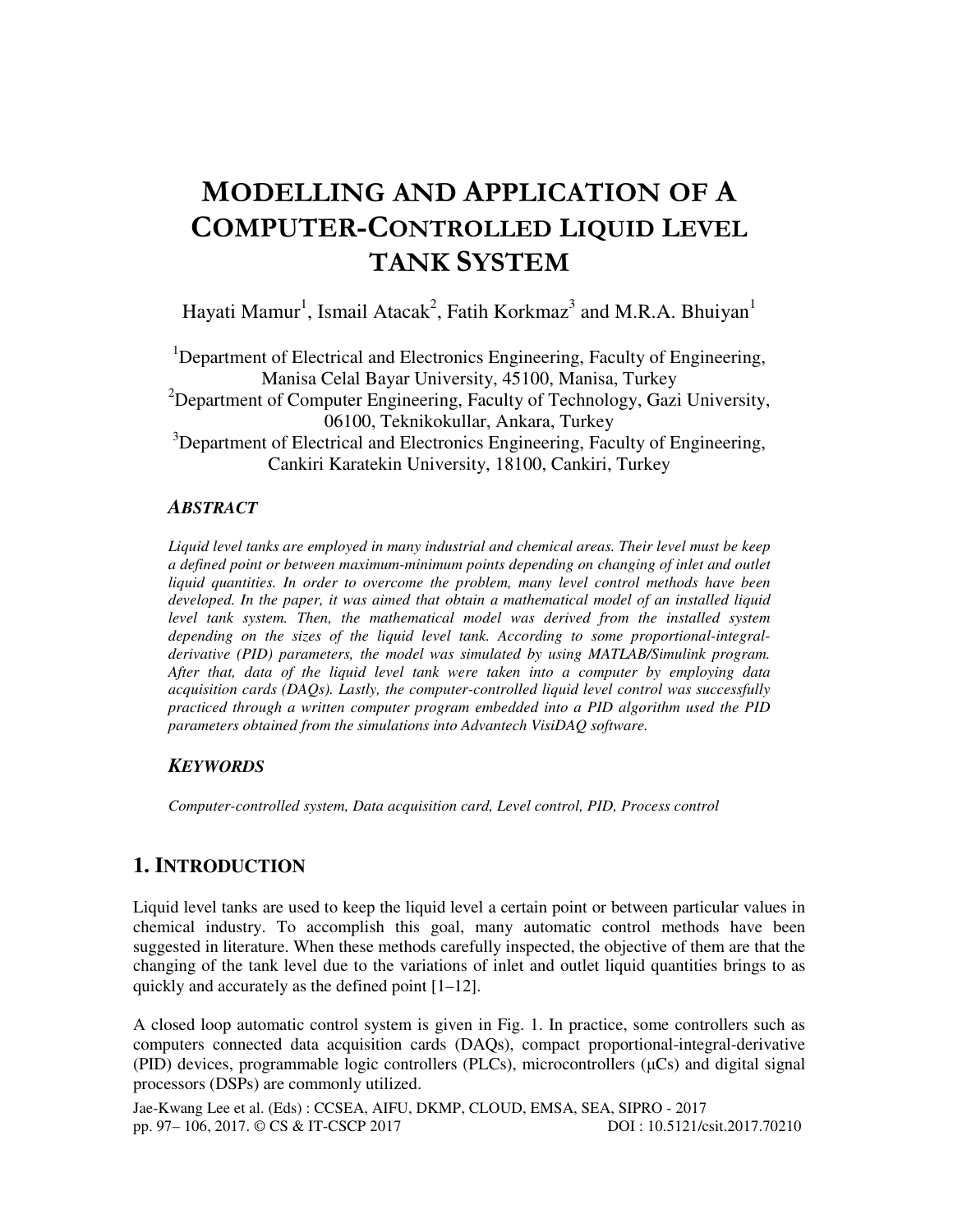The controllers connect the physical and non-physical parts of the systems. Firstly, they take the sensor signal  $y(t)$  measuring process variables (PV), then compare with a set point  $r(t)$  (SP) and after that find out an error  $e(t)$ . Lastly, they give an output signal (CV - MV)  $u(t)$  in order to zeroize the error depending on the used control methods and accumulated errors.



Figure 1. A block diagram of a closed loop automatic control system

The adjusting of the PID parameter values in terms of the used process in controller is essential during the taking into operation. Several methods are used for adjusting of the PID parameter values [1]. There is a specific parameter adjusting for each process. However, the certain adjusting of the PID parameter cannot be achieved to zeroize the error in some cases. The adjusting of parameter values and also the understanding of how each parameter value affects a process are very significant topic for automatic control systems [2].

In this study, in order to turn into application to knowledge, a real computer-controlled liquid level tank control embedded into a conventional PID control algorithm was accomplishedly executed by means of the DAQs. The simulations of the system were performed by MATLAB/Simulink software.

This executed study was presented as follow: In the second section, fundamental control methods were shortly explained. The mathematical model of the system and the simulation practices and results were clarified in the third section. Then, the installation of the developed liquid level control set was displayed in the fourth section. After that, the results and discussion of the experimental applications applied to the mathematical model and the conventional PID algorithm on the system were displayed in the fifth section. Finally, conclusion and future perspectives were given in sixth sections, respectively.

### **2. FUNDAMENTAL CONTROL METHODS**

On-off, proportional (P), proportional-derivative (PD), proportional-integral (PI), and PID controls are fundamental control methods employed to regulate process variable to a specific set point in industrial control systems. These methods were initially realized using mechanical devices and after that, they were designed by pneumatic and analog electronic devices.

In on-off control, a controller opens or closes a final control element in accordance with the case in which the process variable is over or under the set point value. PID control is one of the most basic methods widely used in industrial control systems [3]. The method can be easily applied to the systems with linear and simple structure [4]. In contrast, it is quite difficult to apply nonlinear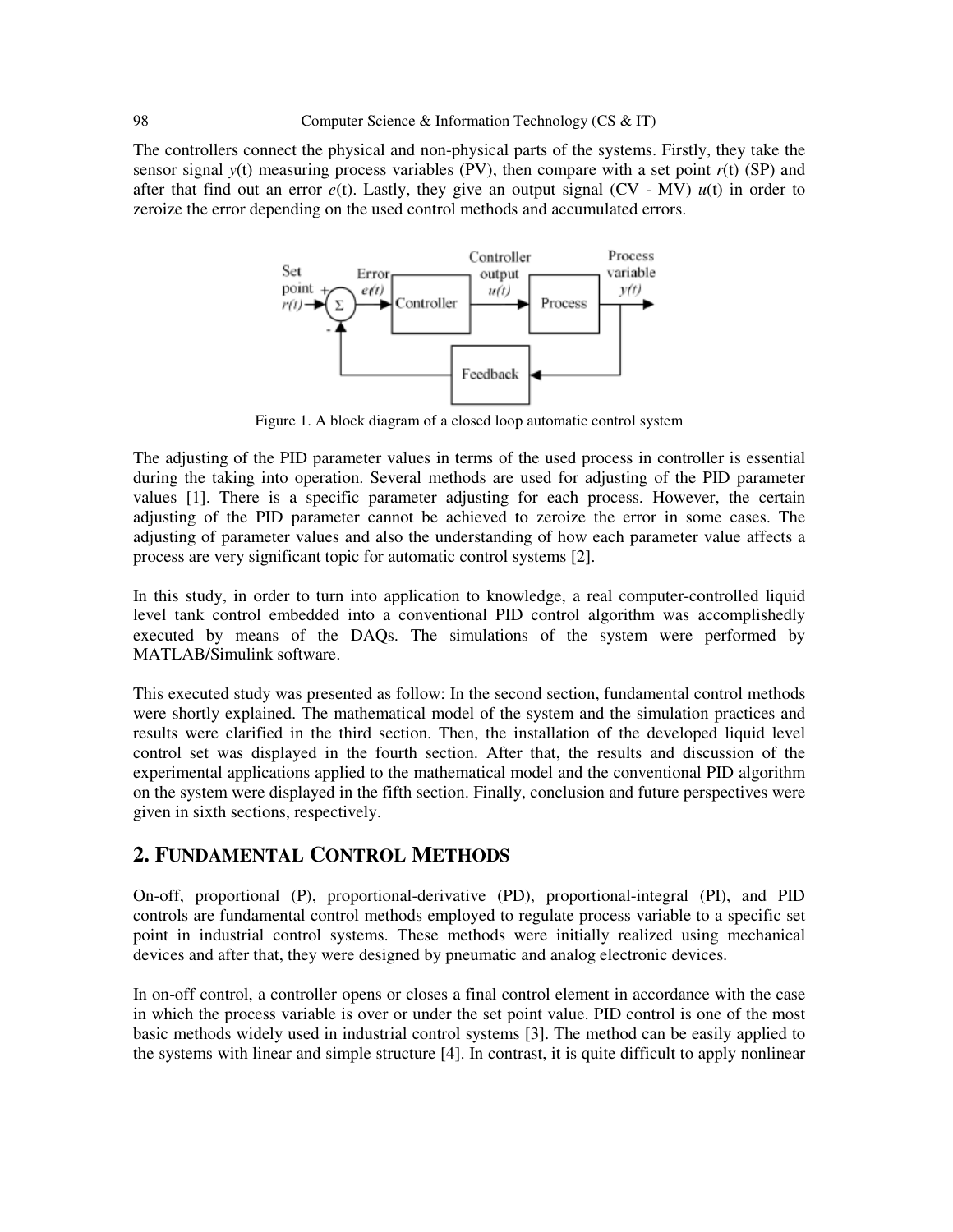systems especially when with dead time delays [5]. The general output equations of the PID controller in time and Laplace domains are given as follow:

$$
u(t) = K_p e(t) + K_i \int_0^t e(\tau) d\tau + K_d \frac{de}{dt},
$$
\n(1)

$$
u(t) = K_p \left[ e(t) + \frac{1}{T_i} \int_0^t e(\tau) d\tau + T_d \frac{de}{dt} \right],
$$
 (2)

$$
G(s) = K_p + \frac{K_i}{s} + K_d \ s = \frac{K_d s^2 + K_p s + K_i}{s} \ . \tag{3}
$$

Where  $u(t)$  is the controller output signal fed to the process to be controlled,  $e(t)$  is the error signal: The difference between the set point and the measured process variable  $(e(t) = r(t) - b(t))$ ,  $K_p$ ,  $K_i$  and  $K_d$  are the controller gain parameters,  $T_i$  is the integral time constant and  $T_d$  is the derivative time constant. The gain parameters  $K_i$  and  $K_d$  in Laplace domain equation are calculated by the equations  $K_i = K_p / T_i$  and  $K_d = K_p$ , *T<sub>d</sub>*, respectively.

PID control accumulates itself all characteristic features of P control, I control and D control and thus, sometimes called three-term control. This type control is usually used more quickly to stabilize the process controlled by PI control.

#### **2.1. Setting of the PID controller gain parameters**

In the setting of PID controller parameters by the Ziegler-Nicholas's (Z-N) sustained oscillation method, the sufficient knowledge and experience about the process makes possible more accurate and faster parameter optimization [6]. This method is experimental and subjects the closed loop control system to an experiment through only proportional gain.

As a result of the applying of the processing procedures to the controller connected to the process, the data required for the calculation of gain parameters are obtained experimentally. Then, these data are placed in the equations in Table 1, recommended by Ziegler and Nichols, and the final values are obtained for the gain parameters  $K_p$ ,  $K_i$  and  $K_d$ .

| <b>Control type</b> | $K_p$        | Κi                   | $K_d$       |
|---------------------|--------------|----------------------|-------------|
|                     | $0.50 K_u$   |                      |             |
| PD                  | $0.45 K_u$   |                      | $K_p P_u/8$ |
|                     | $0.45 K_u$   | $1.2K_p/P_u$         |             |
| PШ                  | $0.60 K_{u}$ | $2K_{\nu}$<br>$'P_u$ | $K_pP_w/8$  |

Table 1. According to the Z-N's sustained oscillation method.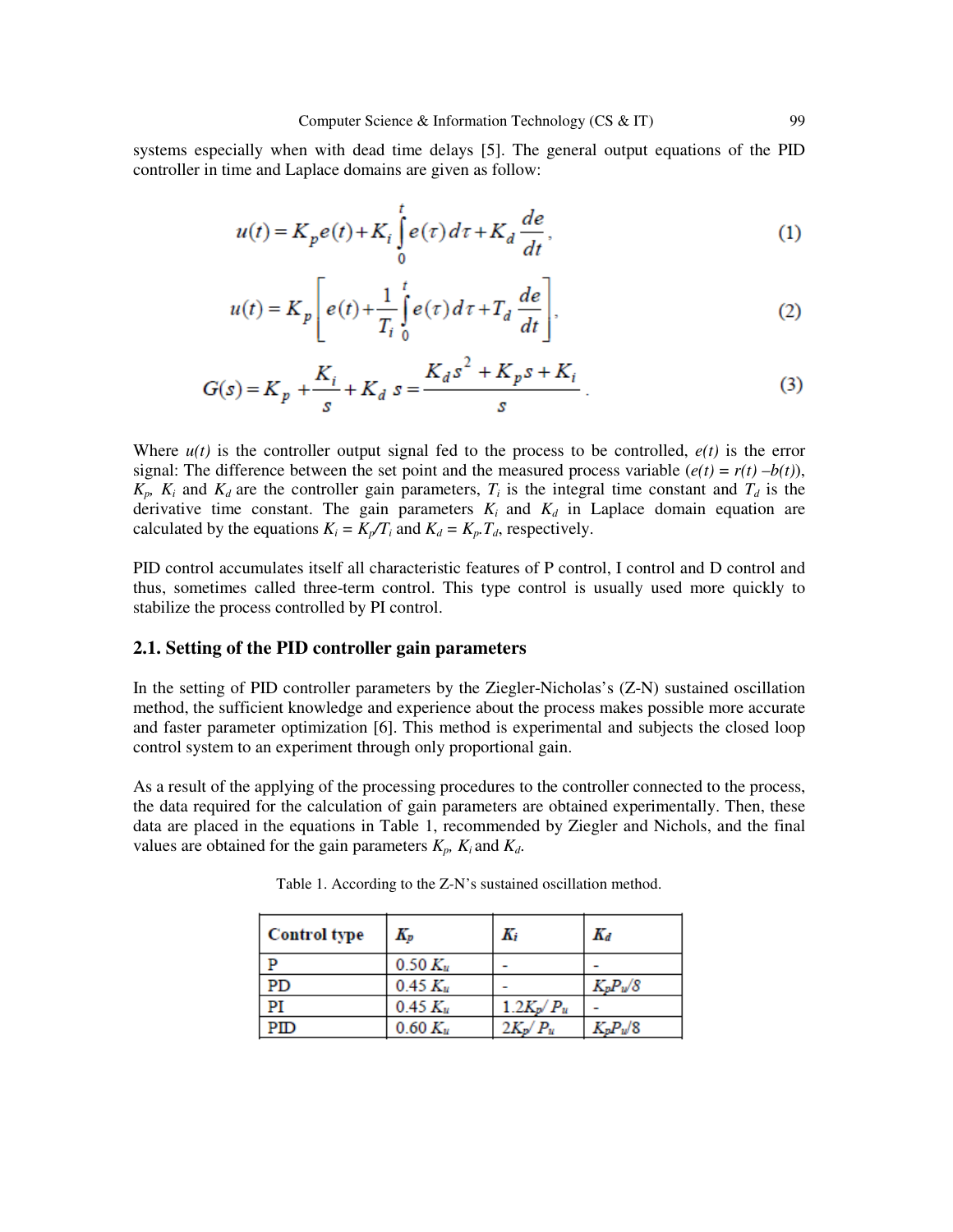## **3. MATHEMATICAL MODEL AND SIMULATION**

Before proceeding to the implementation stage, the knowing of how to exhibit a dynamic behavior of liquid level control systems is vital in terms of the determining of a number of parameters related to the system in the design stage [7]. The dynamic behavior of a system can be observed and analyzed through some simulation studies after the obtaining of the mathematical model to the system [8]. As in many physical systems, liquid level control systems also exhibit a non-linear dynamic behavior due to the inherent characteristics [9].

Nevertheless, the theories and theorems in control systems, the most of which can be only applied to linear systems, necessitates to be modeled nonlinear systems as a linear system [10]. When considering small changes in the level control system, the system can be modeled with linear differential equations. In this section, the linearization of a nonlinear liquid level control system model has been discussed. The schematic diagram of the first order liquid level control system is shown in Fig. 2.

This system consists of a tank with an inlet (control) valve and outlet (load) vane and represents a single input single output (SISO) control system. In the system, while the outflow liquid from the tank is manually controlled through the load vane, the inflow liquid into the tank is adjusted by a proportional valve. Normally, the outflow liquid from the tank is a load which is needed by process and continuously changes due to reasons beyond control. Therefore, the inflow liquid into the tank represents a manipulated variable (MV) depending on the liquid level [11]. The outflow liquid from the tank refers to a load or a disturbance. The top of the liquid tank is open and it has a cylindrical structure. The dimensions and some calculations of the liquid level control tank are given in Table 2. The liquid level control system has been modeled taking into account the change in the liquid level, which results from the difference between the inlet flow rate and outlet flow rate of the liquid in the tank. This system can be considered as a simple circuit including a capacity and a resistance.



Figure 2. A schematic diagram of the liquid level control system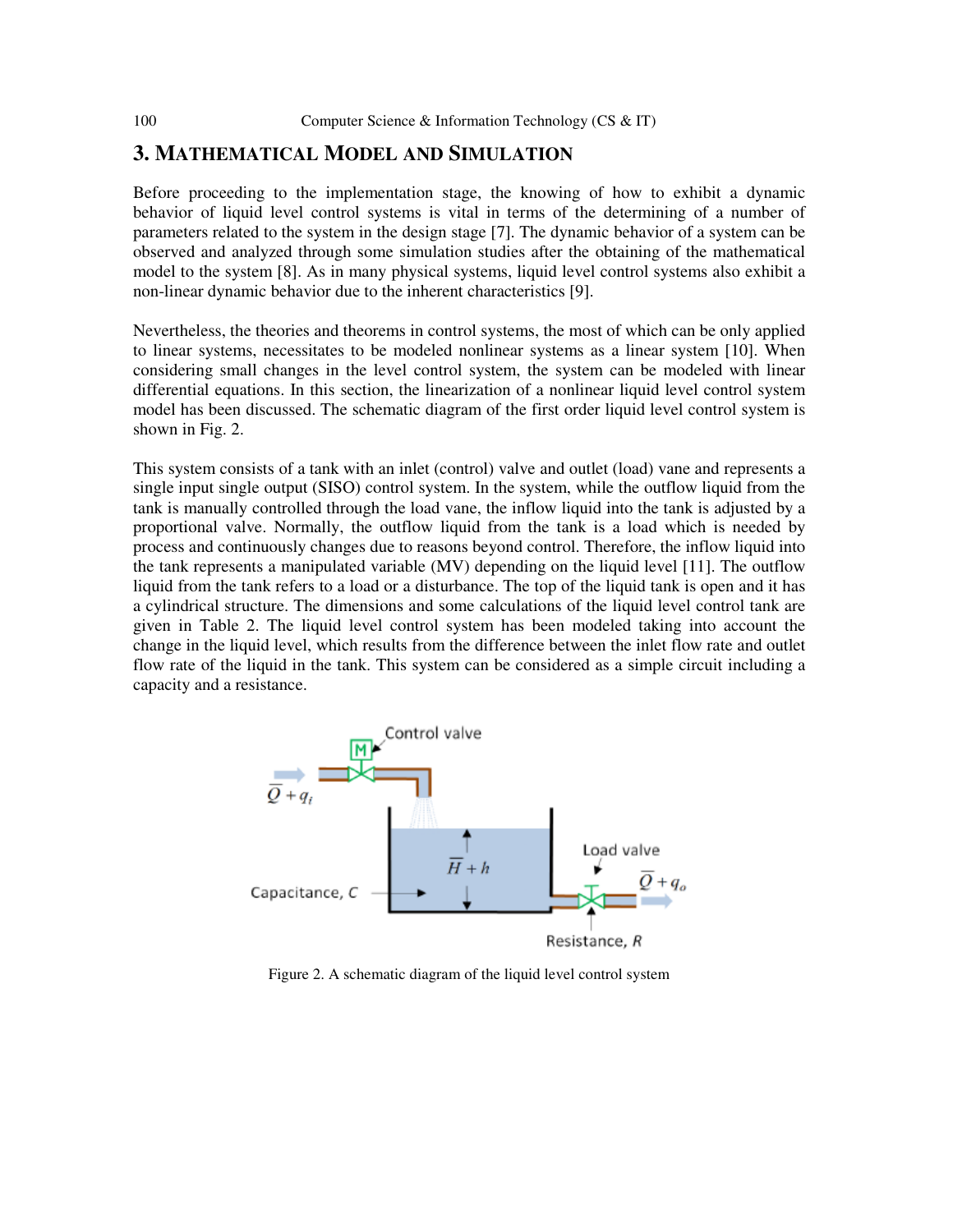| <b>Properties</b>                                  | <b>Values</b> |  |
|----------------------------------------------------|---------------|--|
| The height of the tank, $h(m)$                     |               |  |
| The diameter of the tank, $d(m)$                   | 0.15          |  |
| The cross sectional area of the tank, $A(m^2)$     | 0.5063        |  |
| The capacitance of the tank, $C(m^3/m)$            | 0.5063        |  |
| The volume of the tank, $V(m^3)$                   | 0.0176        |  |
| The maximum liquid flow, $Q_0$ (l/s)               | 0.5           |  |
| The maximum liquid flow, $Q_0$ (m <sup>3</sup> /s) | 0.0005        |  |
| Resistance, $R \text{ (s/m}^2)$                    | 2000          |  |

| Table 2. The dimensions of the tank |  |  |  |  |
|-------------------------------------|--|--|--|--|
|-------------------------------------|--|--|--|--|

The characteristic equation of the obtained transfer function, simply the denominator of this function, is first order. Therefore, the dynamic behavior of the system is defined in form of time constant [12]. When the calculated the resistance of the liquid level system *R* and the capacitance  $C$  (m<sup>3</sup>/m) values in Table 2, the transfer function of the liquid level control system is achieved by:

$$
G(s) = \frac{Q_o(s)}{Q_i(s)} = \frac{1}{1012.6s + 1}
$$
\n(4)

The Simulink model of the whole system, which consists of the mathematical model derived for the liquid level control system and the PID controller with the tuned gain parameters, is given in Fig 3a. The step response of the system is shown in Fig. 3b.



Figure 3. (a) MATLAB-Simulink model of the liquid level control system with PID controller and (b) Step response of the system

# **4. APPLICATION**

The liquid level set whose experimental setup has been constituted on a prototype and its DAQs are shown in Fig. 4.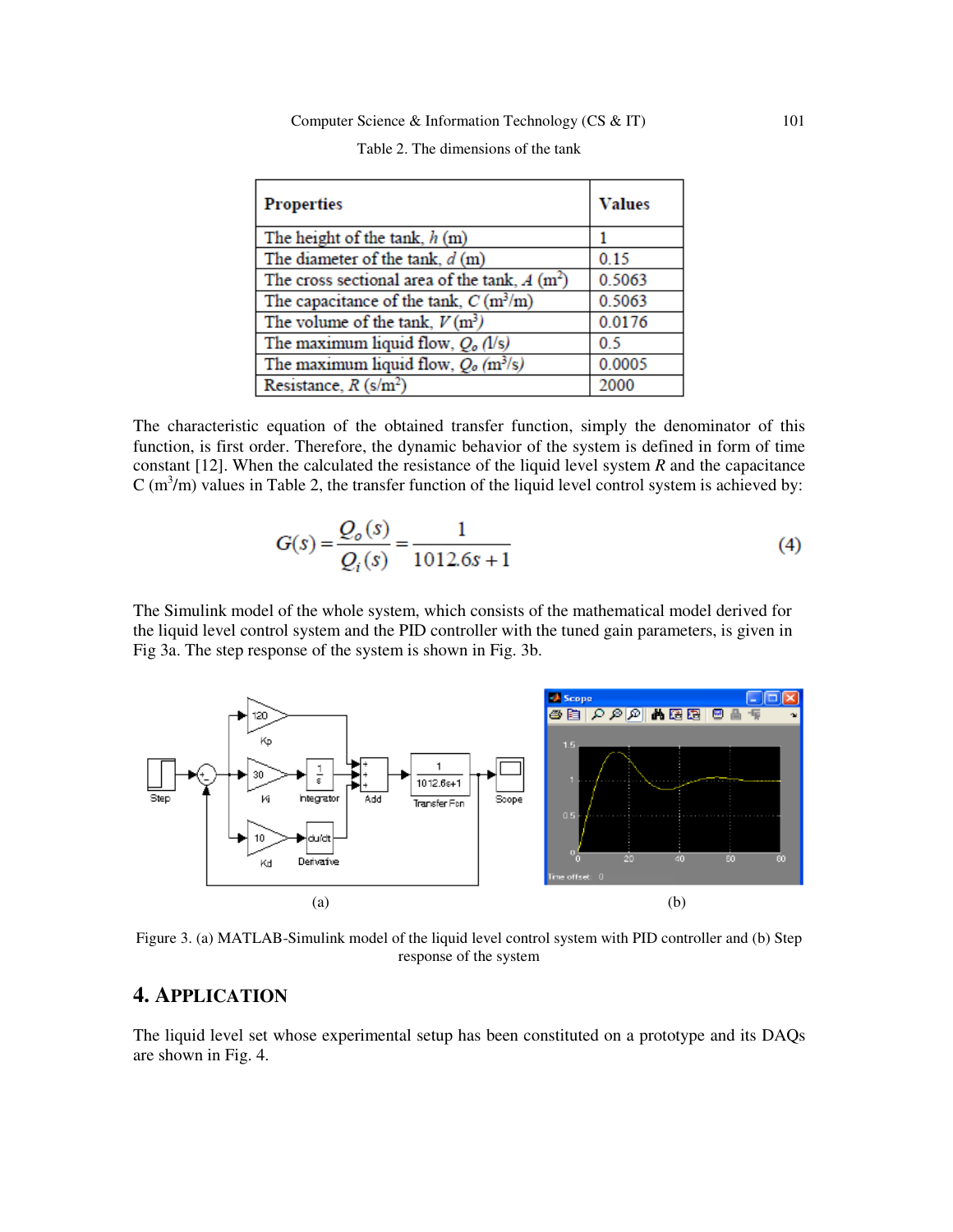

Figure 4. (a) The liquid level control system with computer-controlled and (b) DAQs

The communication between the DAQ cards and the SCADA software on the PC is done by ATS A-4520L DAQ RS232-RS484 converter The RS232 communication protocol is employed in the data communication from the PC to the DAQ cards. Besides, the RS485 communication protocol is used to transfer the data from the DAQ cards to the PC. The DAQ cards are fed by Meanweal power supply of 24 V DC and 100 W. The computer-based PID control algorithm is carried out over the DAQ SCADA program developed by the authors.

The liquid level in the tank is sensed through Foxboro differential pressure transmitter. The transmitter has a measurement range of 0-6.6 kPa. The high pressure input of the transmitter  $P_H$  is connected to the bottom side of the cylindrical tank ( $P_H = P_{atm} + P_{liquid}$ ). Also, the low pressure input of the transmitter  $P_L$  is left open to the atmospheric pressure  $(P_L = P_{atm})$ . Since both the top of the tank and the low pressure input of the transmitter are left open to the atmospheric pressure, the transmitter output changes depending on the height of the liquid level in the tank (*Pdifference* =  $P_H - P_L = P_{liquid}$ ). Water is used as the process variable to be controlled in the system. The specific gravity of water is about 998.2 kg/m<sup>3</sup> at 1 atm and 20 $^{\circ}$ C. The laboratory temperature, in which there exists the experimental set, is about 20°C.

# **5. SOFTWARE OF THE DAQ-SCADA SYSTEM**

The software of the SCADA system with the DAQ card has been realized by the Advantech VisiDAQ software which is a Windows-based data acquisition, control, analysis and presentation development package. The feedback control algorithm with PID controller is executed on this software developed for the computer-based control. The block diagram of the developed software is given in Fig. 5. In the diagram, while the level information from the A-4011L card is taken by the AI1 block, the output command is sent by the AO1 block to the proportional vane over the A-4021L card The data from the flow transmitter, which is only utilized in monitoring the flow rate of the liquid, is taken by the CTFQ1 block. NTCL1, SPIN1, SPIN2 and SPIN3 tags are used to enter the values of set point,  $K_p$ ,  $K_i$  and  $K_d$ , respectively. The PID1 block includes the PID control algorithm which is required to obtain the control signals. The output position of the system is regulated by PRG2 and PRG3 user programs. Preview image of the DAQ-SCADA window which appears on the computer screen when running the software is shown in Fig. 6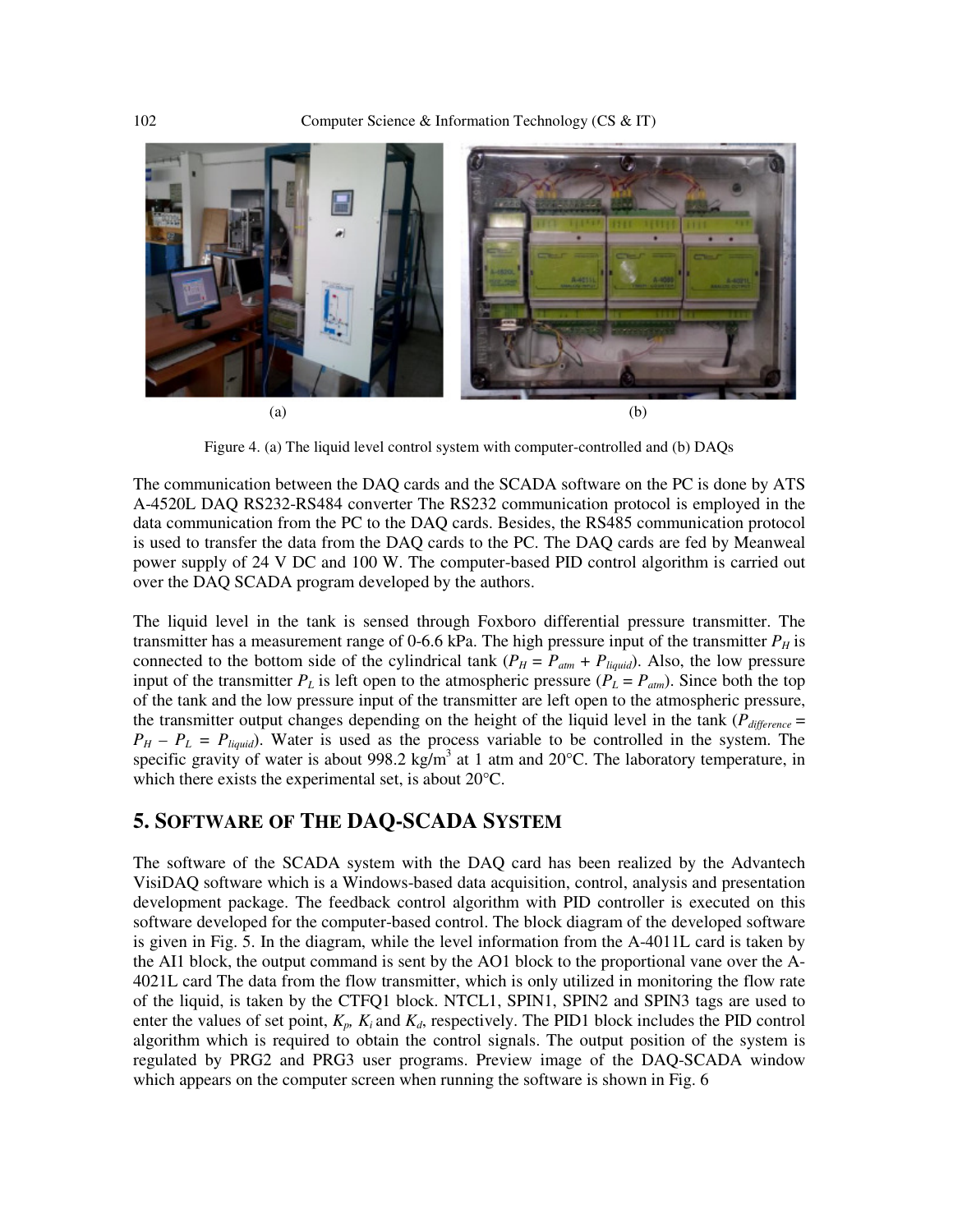

Figure 5. The block diagram of the DAQ-SCADA software



Figure 6. Preview image of the DAQ-SCADA window

# **6. RESULTS AND DISCUSSION**

A SCADA system with DAQ card developed by authors has been used in control of the system, as a computer-based controller. In the system, the PID controller gain parameters have been determined by fine tuning to the gain parameters, which have been previously obtained by the Z-N method, on the SCADA screen given in Fig. 6. According to the mentioned procedure, the tuned optimum controller gains have been obtained as  $K_p = 0.80$ ,  $Ki = 1.27$  and  $K_d = 0.11$  for the set value of 40% of the process variable. On the SCADA screen, the chart at the bottom of the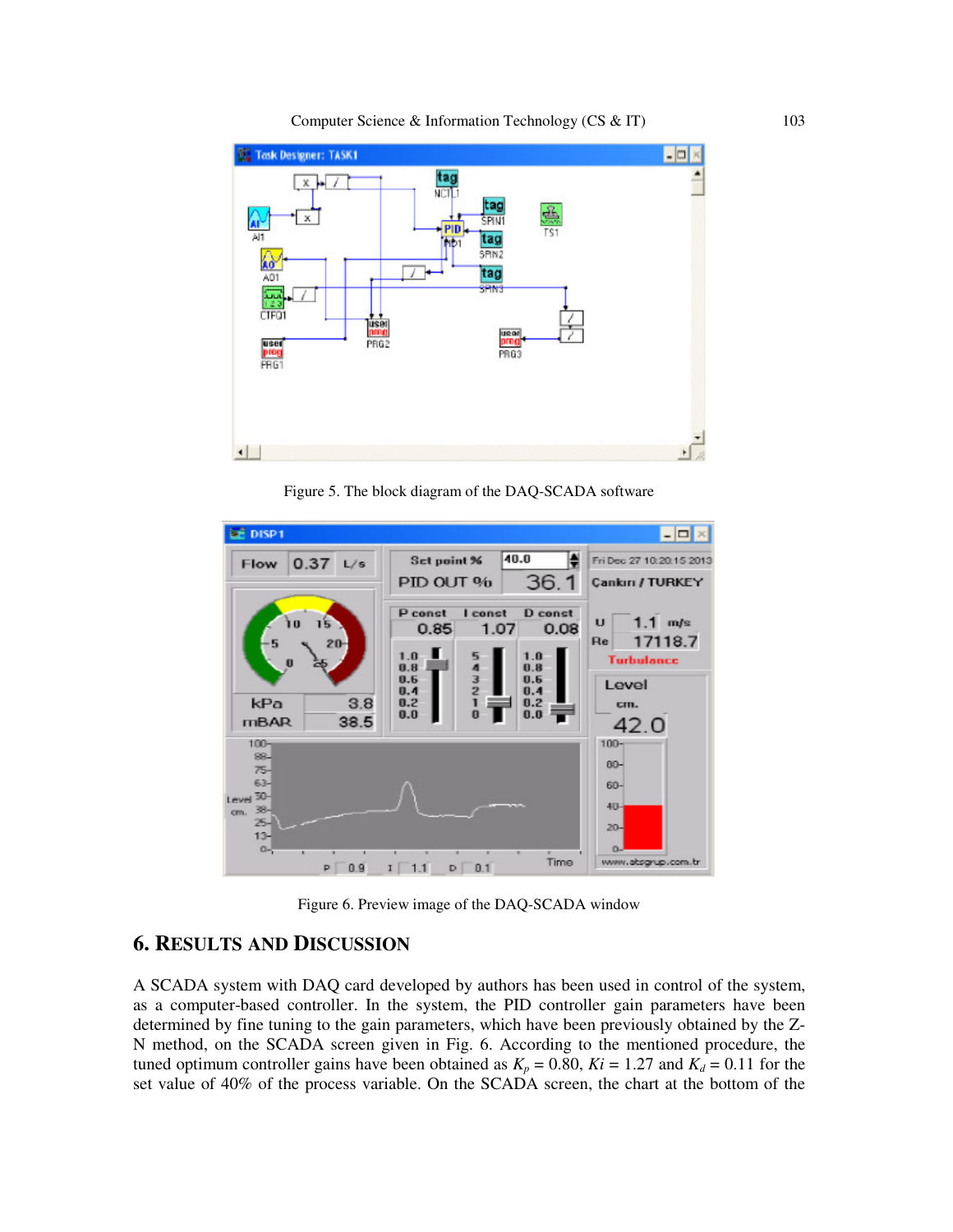#### 104 Computer Science & Information Technology (CS & IT)

window shows the change of the process variable versus time and this change is also monitored by a bar graph which is located at the right side of the chart. The vertical and horizontal axes on the chart are scaled as percent  $(\%)$  and minute, respectively. The maximum deviation of the process variable from the set value, which occurs before the system comes to the steady state, has been measured as 15% in negative direction. The system has reached the steady state at 4 min and the steady state error has been obtained as 0%. The transient response to the parameter changes of the system has been tested over the set point, the output load and the input load. Fig. 7 shows the transient responses to these changes of the liquid level control system which is controlled by the computer-based SCADA system.



Figure 7. Transient responses for  $K_p = 0.80$ ,  $K_i = 1.27$  and  $K_d = 0.11$ .

For the case that the output load is abruptly dropped while the system is working with the last steady state conditions in last case, the measured transient response is illustrated in Fig. 7a. In that case, a deviation of 23% has happened in the process variable and this has been corrected at about 5 min. The steady state error has been obtained as 0%.

In Fig. 7b, the transient response is illustrated for the cases that the set value of the system is changed from 70% to 80%, from 80% to 90% and from 90% to 95%, consecutively. In the case of the change from 70% to 80% of the set value, the transient response of the system is obtained as about  $t_1 = 1.20$  min and the steady state error has been 2%. When the set value is changed from 80% to 90%, the process variable has come the steady state in a very short time of about  $t_2 = 5$  sec along with the zero steady state error. The system has reached the steady state in a long time about  $t_3$  = 6.20 min along with the zero steady state error when the set value is changed from 90% to 95%.

# **7. CONCLUSION AND FUTURE PERSPECTIVE**

In this study, modeling and application of a computer controlled liquid level tank system was executed for practical applications of conventional PID control method. The results of the experimental studies were clearly carried out the fundamental control algorithms on the liquid level process. By means of the DAQ-SCADA software containing a visual and flexible interface, the process could be controlled by the computer-based control structures and analyzed under the different operating conditions in detail.

For next studies, other control algorithms would be applied on the installed liquid level process. Then the results of these algorithms would be compared with each other as simulation results and experimental results.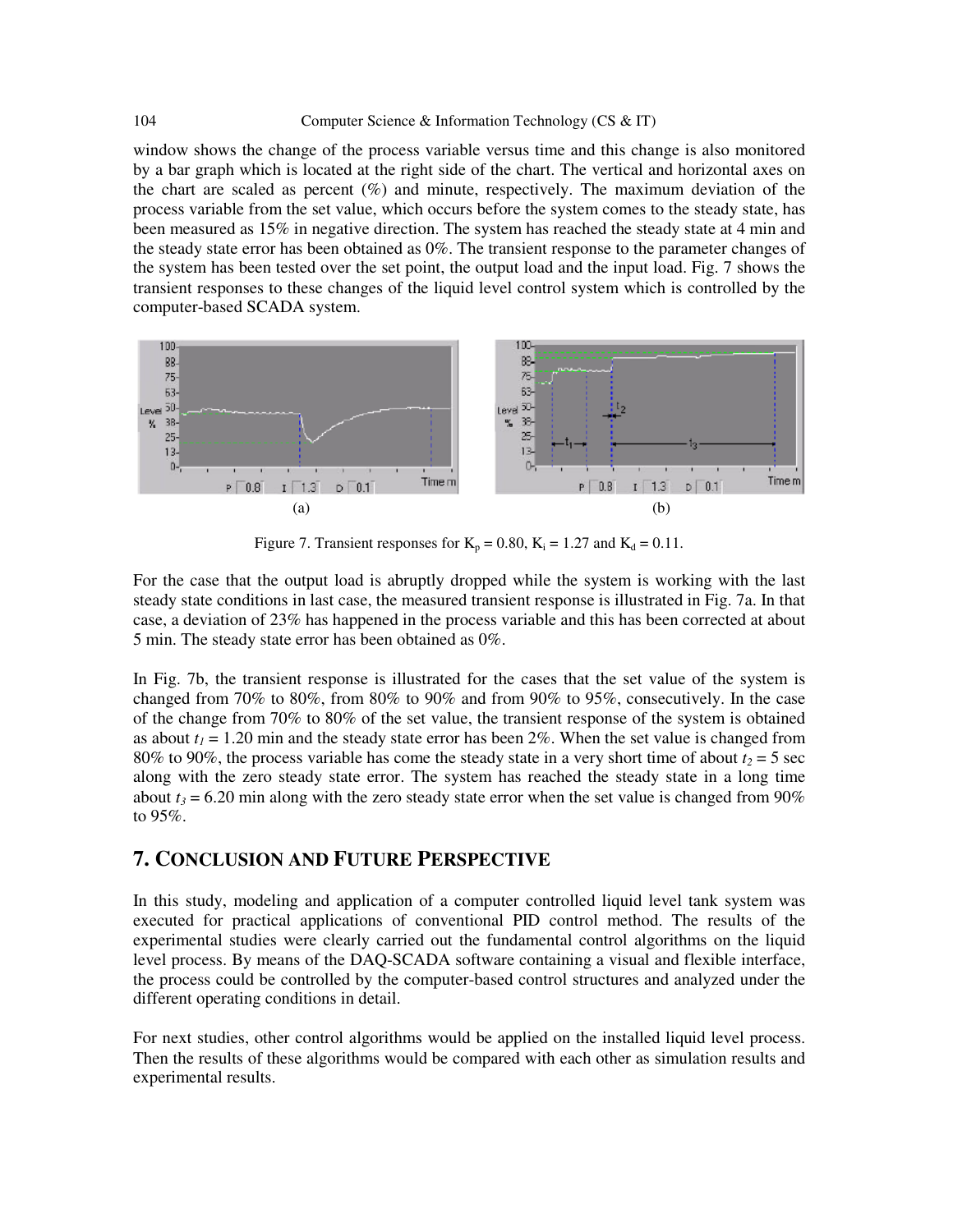#### **REFERENCES**

- [1] Mostafa A. Fellani & Aboubaker M. Gabaj, (2015), PID controller design for two tanks liquid level control system using Matlab, International Journal of Electrical and Computer Engineering (IJECE), vol. 5, ISSN 2088-8708, p. 336-342.
- [2] Kunal Chakraborty, Sankha Subhra Ghosh, Rahul Dev Basak &Indranil Roy, (2015), Temperature control of liquid filled tank system using advance state feedback controller, TELKOMNIKA Indonesian Journal of Electrical Engineering, vol. 14, ISSN 2302-4046, p. 288-292.
- [3] Juri Belikov, Sven Nomm, Eduard Petlenkov & Kristina Vassiljeva, (2013), Application of neural networks based SANARX model for identification and control liquid level tank system, Proceedings of 12th International Conference on Machine Learning and Applications, Miami, FL, 4-7 December 2013, p. 246-251.
- [4] Lei Zhao, (2013), Single tank liquid level control based on improved BP neural network PID control algorithm, Proceedings of Third International Conference on Information Science and Technology, Yangzhou, 23-25 March 2013, p. 230-232.
- [5] Ravi Kumar Jatoth, Ayush Kumar Jain & T. Phanindra, (2013), Liquid level control of three tank system using hybrid GA-PSO algorithm, Proceedings of Nirma University International Conference on Engineering (NUiCONE), Ahmedabad, 28-30 November 2013, p. 1-7.
- [6] Arun Kumar, Munish Vashishth & Lalit Rai, (2013), Liquid level control of coupled tank system using fractional PID controller, International Journal of Emerging Trends in Electrical and Electronics, vol. 3, ISSN 2320-9569, p. 61-64.
- [7] Si-Wu He, Chaoying Liu, Zheying Song & Zengfang Wang, (2014), Real-time intelligent control of liquid level system based on MCGS and MATLAB, Proceedings of IEEE International Conference on Machine Learning and Cybernetics (ICMLC), Lanzhou, 13-16 July 2014, p. 131-136.
- [8] Kristina Vassiljeva, Juri Belikov & Eduard Petlenkov, (2014), Application of genetic algorithms to neural networks based control of a liquid level tank system, Proceedings of International Joint Conference on Neural Networks (IJCNN), Beijing, 6-11 July 2014, p. 2525-2530.
- [9] Oscar Castillo & Patricia Melin, (2014), A review on interval type-2 fuzzy logic applications in intelligent control, Information Sciences, vol. 279, ISSN 0020-0255, p. 615-631.
- [10] Ming Hao, Fengying Ma & QingYin, (2014), Improved fuzzy PID control algorithm applied in liquid mixture regulating system, Proceedings of International Conference on Mechatronic Sciences, Electric Engineering and Computer (MEC), Shengyang, 20-22 December 2013, p. 358-361.
- [11] Subramanian Saju, R. Revathi & K. Parkavi Suganya, (2014), Modeling and control of liquid level non-linear interacting and non-interacting system, International Journal of Advanced Research in Electrical, Electronics and Instrumentation Engineering, vol. 3, ISSN 2320-3765, p. 8003-8013.
- [12] Guangdong Qiu, Zhijie Luo & Guofu Zhou, (2015), Modeling and control of liquid level non-linear interacting and non-interacting system, International Journal of Smart Home, vol. 9, ISSN 1975-4094, p. 211-224.